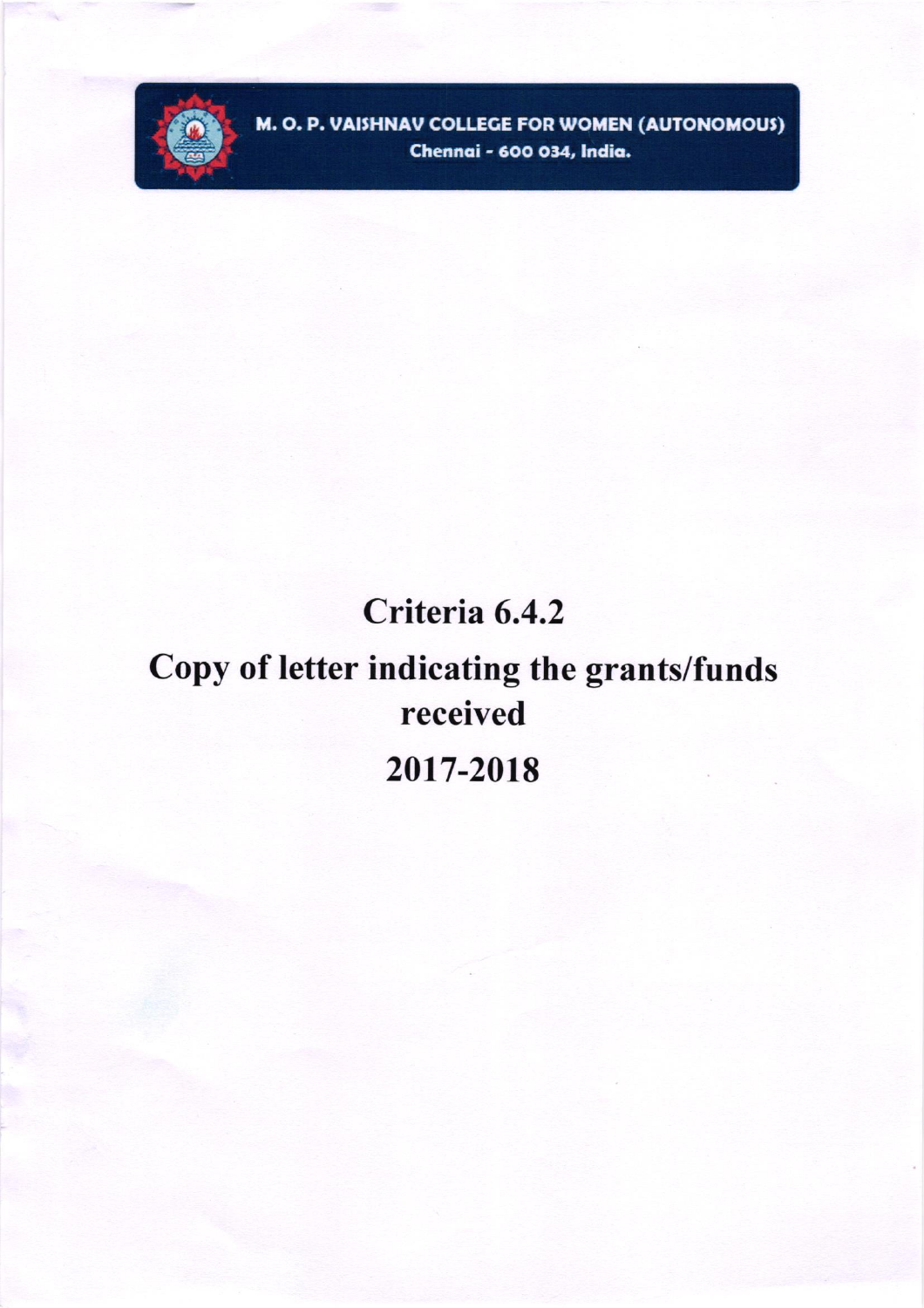

#### M. O. P. VAISHNAV COLLEGE FOR WOMEN (AUTONOMOUS) Chennai - 600 034, India.

சிட்டி யூனியன் பேங்க் 5 CITY UNION BANK **CUB** सिटी यूनियन बैंक  $\lambda \alpha$ so கிளை/BRANCH / शाखा தேதி / Date/ तारीख  $|O|$  & R SBOCDODOCCOFDOLOANO கணக்கு எண்  $950$ 5  $\mathcal{L}$ A/c No./ खाता सं **ОШШП/Name/ नाम.** 9884149123 Gaso/Mobile No./ टेलीफोन मोबैल सं **Amount** 25000 V-Rupees eты रुपये  $250K$ Total 4.8  $2,800$ asaw 24x7 CUSTOMER CARE: 044-71225000 Officer/Cash

### M.O.P. VAISHNAV COLLEGE FOR WOMEN MONEY RECEIVED IN THE FORM OF SPONSORSHIP FOR ABHILASHA 2017

 $\mathcal{V}$ 

4.

| Phalki Kulfi                  | <b>Cash/</b> cheque | Cheque NO. Purpose Amount. |              |       |
|-------------------------------|---------------------|----------------------------|--------------|-------|
|                               | Cish                |                            | <b>Stall</b> | 5000  |
| Kalpathi Investments Pvt Ltd. | eque                | 795690                     | Banner       | 25000 |
|                               | ptal                |                            |              | 30000 |

 $H31 -$ Signature of the Principal M.O.P. Vaishnav College for Women (Autonomeus) No. 20, IV Lane, Nungambakkam High Road Chennai-600 034